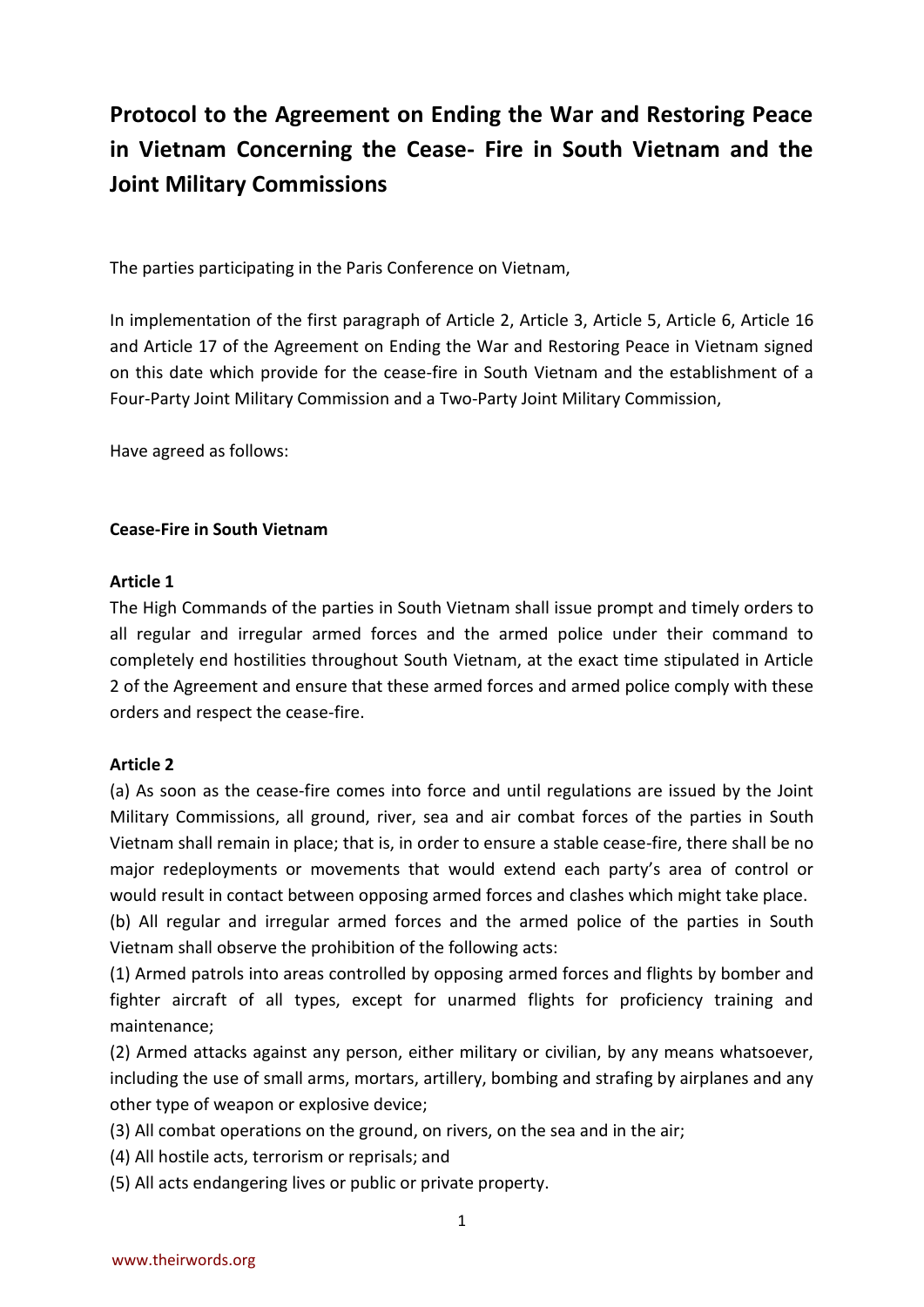#### **Article 3**

(a) The above-mentioned prohibitions shall not hamper or restrict:

(1) Civilian supply, freedom of movement, freedom to work, and freedom of the people to engage in trade, and civilian communication and transportation between and among all areas in South Vietnam;

(2) The use by each party in areas under its control of military support elements, such as engineer and transportation units, in repair and construction of public facilities and the transportation and supplying of the population;

(3) Normal military proficiency training conducted by the parties in the areas under their respective control with due regard for public safety.

(b) The Joint Military Commissions shall immediately agree on corridors, routes, and other regulations governing the movement of military transport aircraft, military transport vehicles, and military transport vessels of all types of one party going through areas under the control of other parties.

#### **Article 4**

In order to avert conflict and ensure normal conditions for those armed forces which are in direct contact, and pending regulation by the Joint Military Commissions, the commanders of the opposing armed forces at those places of direct contact shall meet as soon as the cease-fire comes into force with a view to reaching an agreement on temporary measures to avert conflict and to ensure supply and medical care for these armed forces.

#### **Article 5**

(a) Within fifteen days after the cease-fire comes into effect, each party shall do its utmost to complete the removal or deactivation of all demolition objects, mine-fields, traps, obstacles or other dangerous objects placed previously, so as not to hamper the population's movement and work, in the first place on waterways, roads and railroads in South Vietnam. Those mines which cannot be removed or deactivated within that time shall be clearly marked and must be removed or deactivated as soon as possible.

(b) Emplacement of mines is prohibited, except as a defensive measure around the edges of military installations in places where they do not hamper the population's movement and work, and movement on waterways, roads and railroads. Mines and other obstacles already in place at the edges of military installations may remain in place if they are in places where they do not hamper the population's movement and work, and movement on waterways, roads and railroads.

# **Article 6**

Civilian police and civilian security personnel of the parties in South Vietnam, who are responsible for the maintenance of law and order, shall strictly respect the prohibitions set forth in Article 2 of this Protocol. As required by their responsibilities, normally they shall be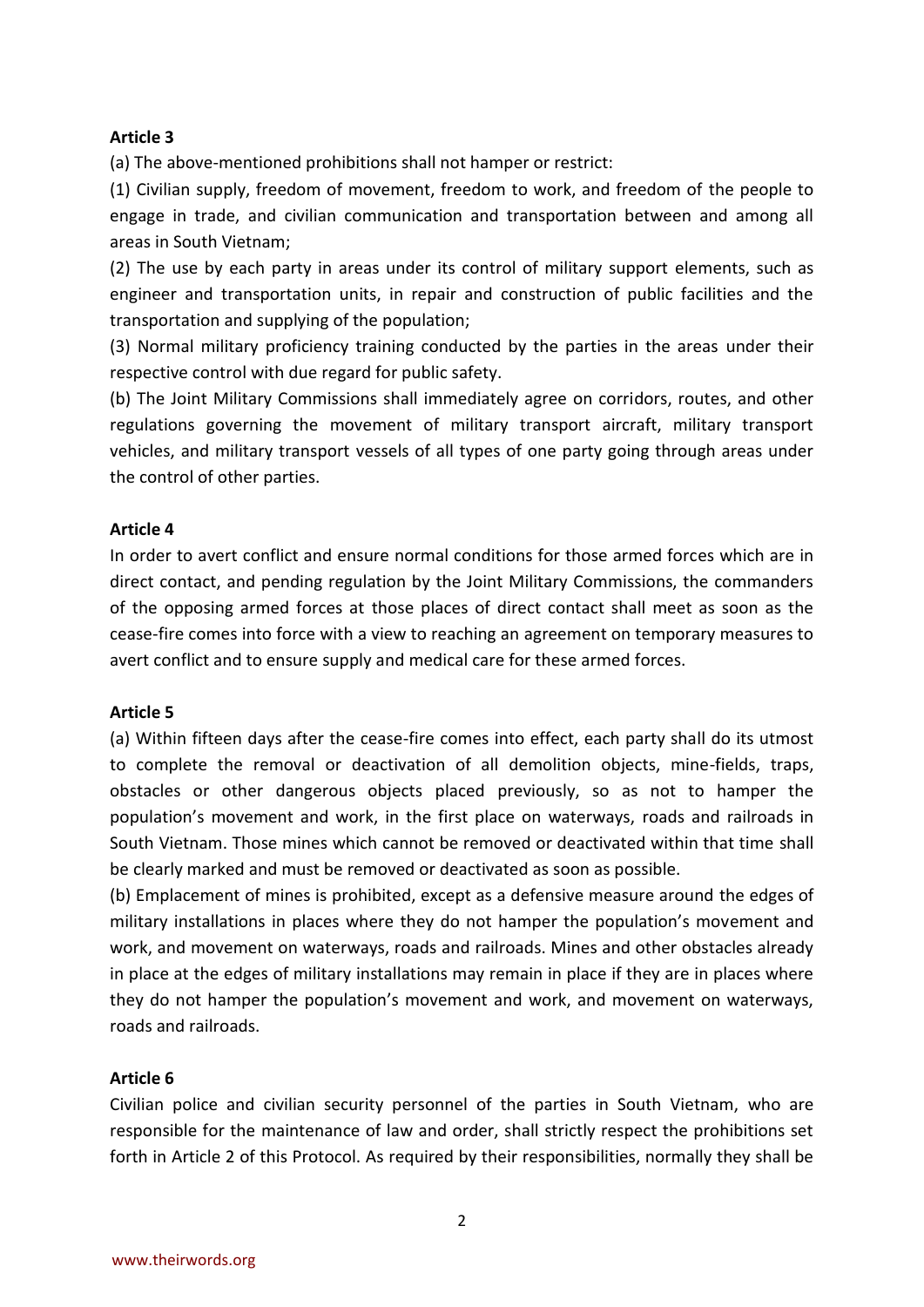authorized to carry pistols, but when required by unusual circumstances, they shall be allowed to carry other small individual arms.

#### **Article 7**

(a) The entry into South Vietnam of replacement armaments, munitions, and war material permitted under Article 7 of the Agreement shall take place under the supervision and control of the Two-Party Joint Military Commission and of the International Commission of Control and Supervision and through such points of entry only as are designated by the two South Vietnamese parties. The two South Vietnamese parties shall agree on these points of entry within fifteen days after the entry into force of the cease-fire. The two South Vietnamese parties may select as many as six points of entry which are not included in the list of places where teams of the International Commission of Control and Supervision are to be based contained in Article 4 (d) of the Protocol concerning the International Commission. At the same time, the two South Vietnamese parties may also select points of entry from the list of places set forth in Article 4 (d) of that Protocol.

(b) Each of the designated points of entry shall be available only for that South Vietnamese party which is in control of that point. The two South Vietnamese parties shall have an equal number of points of entry.

#### **Article 8**

(a) In implementation of Article 5 of the Agreement, the United States and the other foreign countries material. Transfers of such items which would leave them in South Vietnam shall not be made subsequent to the entry into force of the Agreement except for transfers of communications, transport, and other noncombat material to the Four-Party Joint Military Commission or the International Commission of Control and Supervision.

(b) Within five days after the entry into force of the cease-fire, the United States shall inform the Four-Party Joint Military Commission and the International Commission of Control and Supervision of the general plans for timing of complete troop withdrawals which shall take place in four phases of fifteen days each. It is anticipated that the numbers of troops withdrawn in each phase are not likely to be widely different, although it is not feasible to ensure equal numbers. The approximate numbers to be withdrawn in each phase shall be given to the Four-Party Joint Military Commission and the International Commission of Control and Supervision sufficiently in advance of actual withdrawals so that they can properly carry out their tasks in relation thereto.

#### **Article 9**

(a) In implementation of Article 6 of the Agreement, the United States and the other foreign countries referred to in that Article shall dismantle and remove from South Vietnam or destroy all military bases in South Vietnam of the United States and of the other foreign countries referred to in that Article, including weapons, mines, and other military equipment at these bases, for the purpose of making them unusable for military purposes.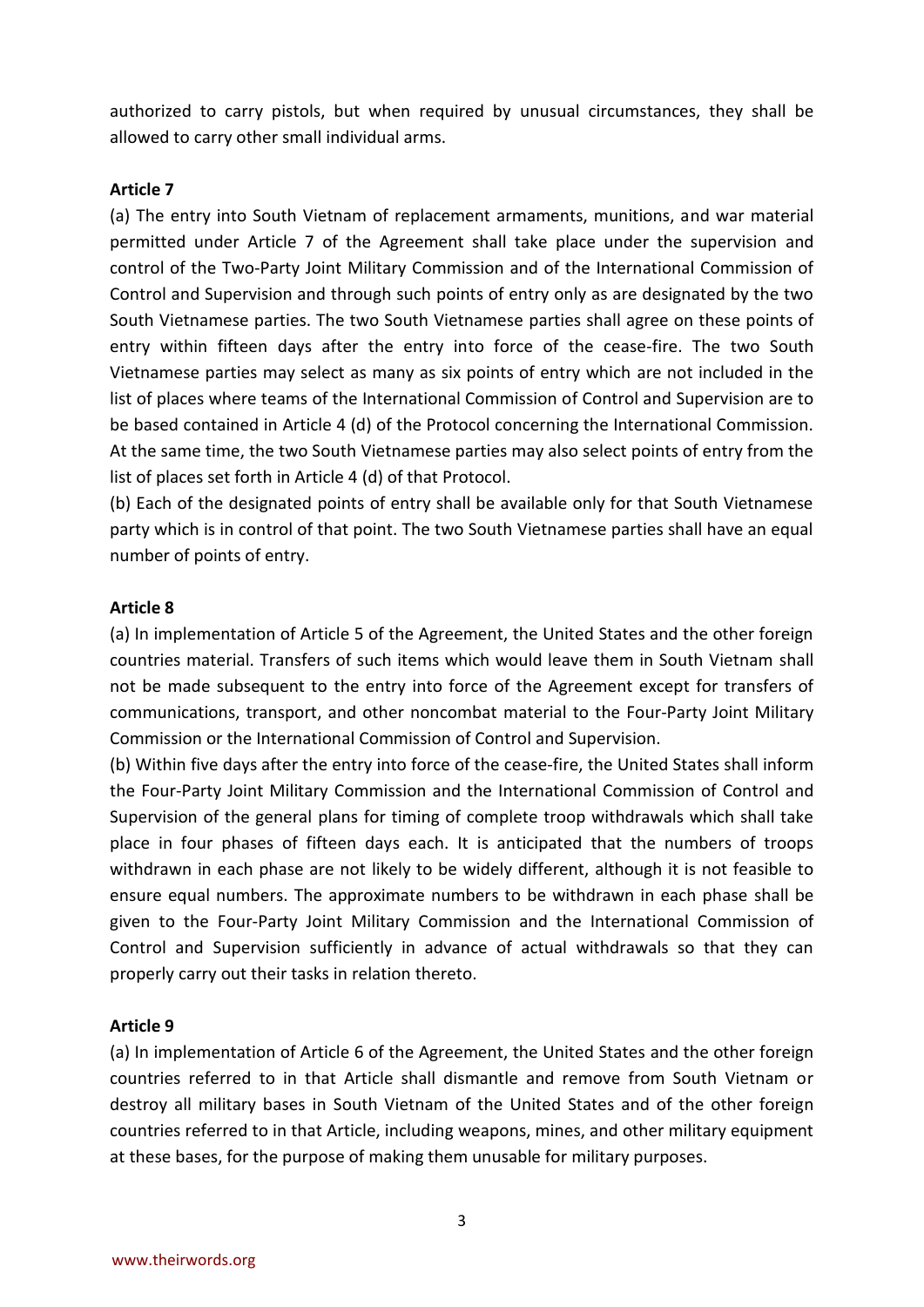(b) The United States shall supply the Four-Party Joint Military Commission and the International Commission of Control and Supervision with necessary information on plans for base dismantlement so that those Commissions can properly carry out their tasks in relation thereto.

### **The Joint Military Commissions**

#### **Article 10**

(a) The implementation of the Agreement is the responsibility of the parties signatory to the Agreement.

The Four-Party Joint Military Commission has the task of ensuring joint action by the parties in implementing the Agreement by serving as a channel of communication among the parties, by drawing up plans and fixing the modalities to carry out, coordinate, follow and inspect the implementation of the provisions mentioned in Article 16 of the Agreement, and by negotiating and settling all matters concerning the implementation of those provisions.

(b) The concrete tasks of the Four-Party Joint Military Commission are:

(1) To coordinate, follow and inspect the implementation of the above-mentioned provisions of the Agreement by the four parties;

(2) To deter and detect violations, to deal with cases of violation, and to settle conflicts and matters of contention between the parties relating to the above-mentioned provisions;

(3) To dispatch without delay one or more joint teams, as required by specific cases, to any part of South Vietnam, to investigate alleged violations of the Agreement and to assist the parties in finding measures to prevent recurrence of similar cases;

(4) To engage in observation at the places where this is necessary in the exercise of its functions;

(5) To perform such additional tasks as it may, by unanimous decision, determine.

# **Article 11**

(a) There shall be a Central Joint Military Commission located in Saigon. Each party shall designate immediately a military delegation of fifty-nine persons to represent it on the Central Commission. The senior officer designated by each party shall be a general officer, or equivalent.

(b) There shall be seven Regional Joint Military Commissions located in the regions shown on the annexed map and based at the following places:

| Regions | Places     |
|---------|------------|
|         | Hue        |
| Ш       | Danang     |
| Ш       | Pleiku     |
| IV      | Phan Thiet |
| V       | Bien Hoa   |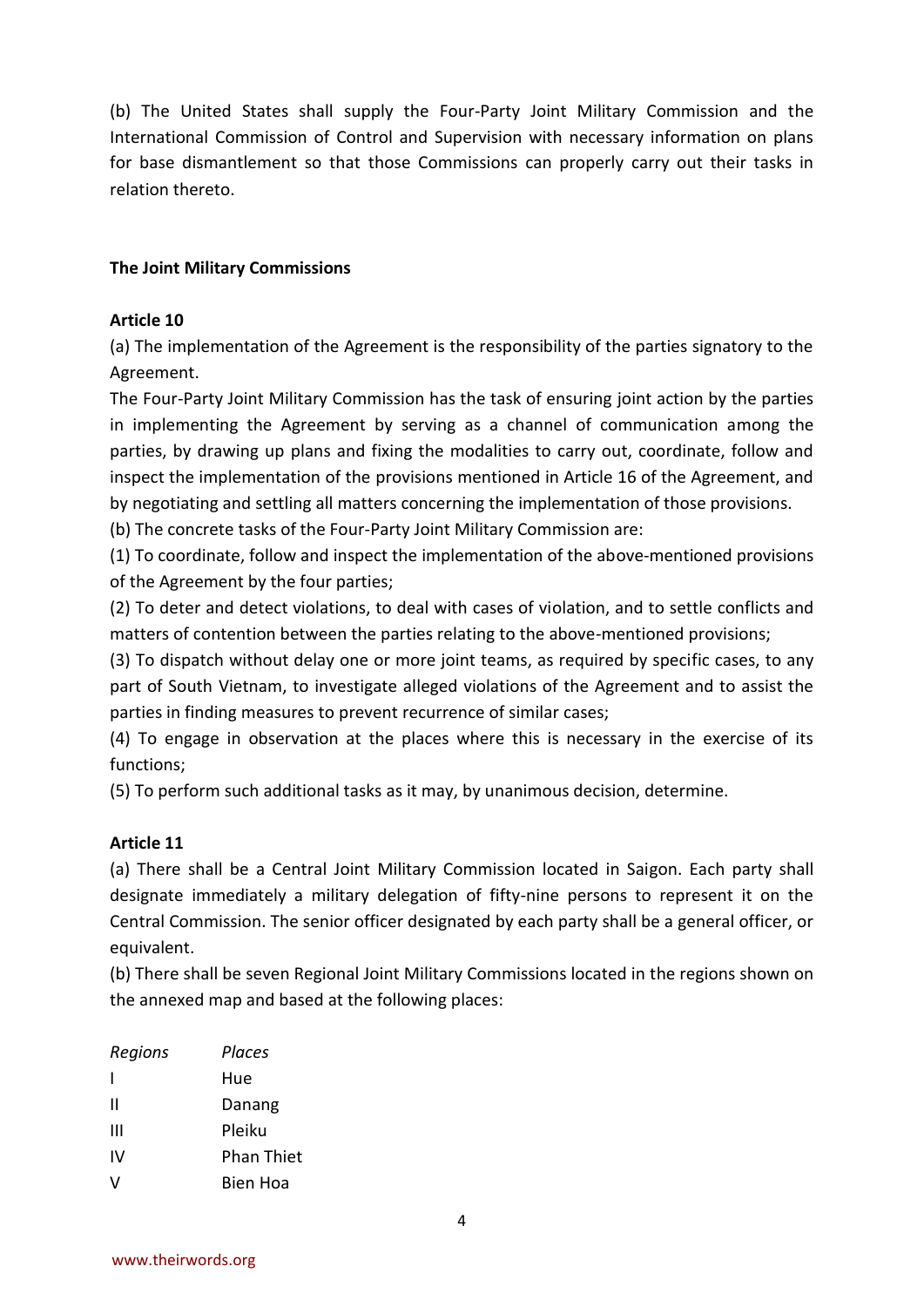VI My Tho VII Can Tho

Each party shall designate a military delegation of sixteen persons to represent it on each Regional Commission. The senior officer designated by each party shall be an officer from the rank of Lieutenant Colonel to Colonel, or equivalent.

(c) There shall be a joint military team operating in each of the areas shown on the annexed map and based at each of the following places in South Vietnam:

*Region I*  Quang Tri Phu Bai *Region II*  Hoi An Tam Ky Chu Lai *Region III*  Kontum Hau Bon Phu Cat Tuy An Ninh Hoa Ban Me Thuot *Region IV*  Da Lat Bao Loc Phan Rang *Region V*  An Loc Xuan Loc Ben Cat Cu Chi Tan An *Region VI*  Moc Hoa Giong Trom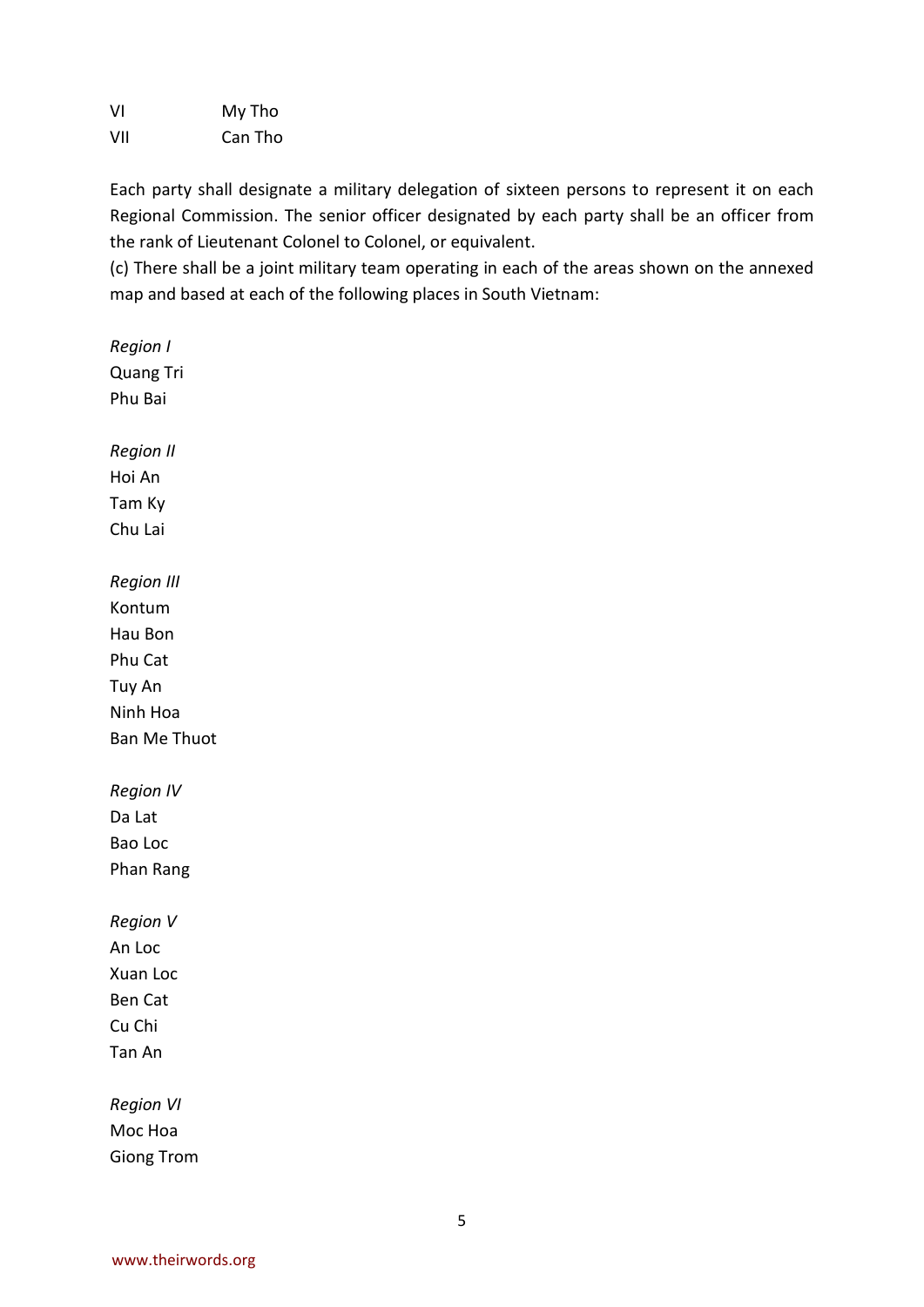*Region VII*  Tri Ton Vinh Long Vi Thanh Khanh Hung Quan Long

Each party shall provide four qualified persons for each joint military team. The senior person designated by each party shall be an officer from the rank of Major to Lieutenant Colonel, or equivalent.

(d) The Regional Joint Military Commissions shall assist the Central Joint Military Commission in performing its tasks and shall supervise the operations of the joint military teams. The region of Saigon-Gia Dinh is placed under the responsibility of the Central Commission which shall designate joint military teams to operate in this region.

(e) Each party shall be authorized to provide support and guard personnel for its delegations to the Central Joint Military Commission and Regional Joint Military Commissions, and for its members of the joint military teams. The total number of support and guard personnel for each party shall not exceed five hundred and fifty.

(f) The Central Joint Military Commission may establish such joint sub-commissions, joint staffs and joint

military teams as circumstances may require. The Central Commission shall determine the numbers of personnel required for any additional sub-commissions, staffs or teams it establishes, provided that each party shall designate one-fourth of the number of personnel required and that the total number of personnel for the Four-Party Joint Military Commission, to include its staffs, teams, and support personnel, shall not exceed three thousand three hundred.

(g) The delegations of the two South Vietnamese parties may, by agreement, establish provisional subcommissions and joint military teams to carry out the tasks specifically assigned to them by Article 17 of the Agreement. With respect to Article 7 of the Agreement, the two South Vietnamese parties' delegations to the Four-Party Joint Military Commission shall establish joint military teams at the points of entry into South Vietnam used for replacement of armaments, munitions and war material which are designated in accordance with Article 7 of this Protocol. From the time the cease-fire comes into force to the time when the Two-Party Joint Military Commission becomes operational, the two South Vietnamese parties' delegations to the Four-Party Joint Military Commission shall form a provisional sub-commission and provisional joint military teams to carry out its tasks concerning captured and detained Vietnamese civilian personnel. Where necessary for the above purposes, the two South Vietnamese parties may agree to assign personnel additional to those assigned to the two South Vietnamese delegations to the Four-Party Joint Military Commission.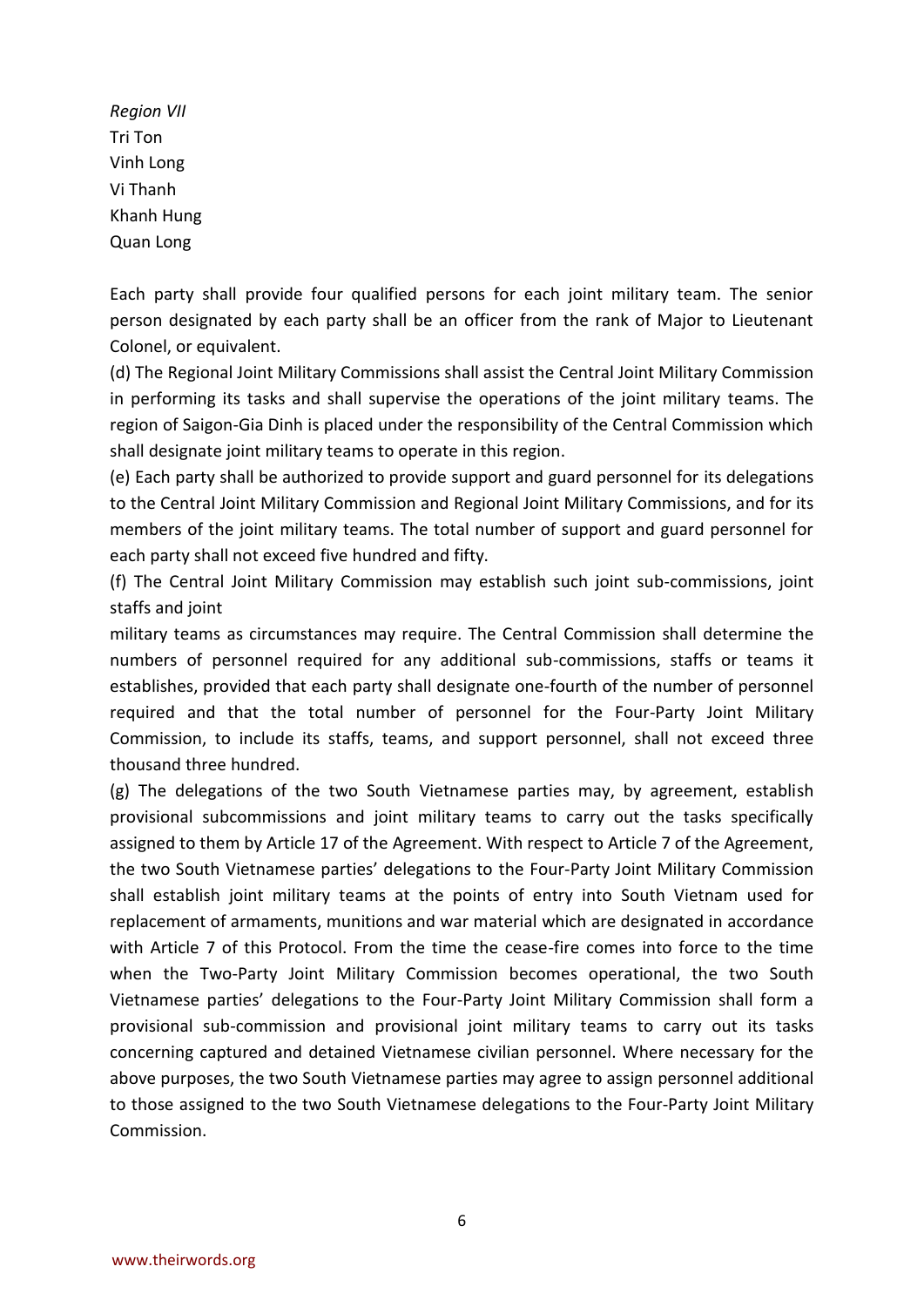#### **Article 12**

(a) In accordance with Article 17 of the Agreement which stipulates that the two South Vietnamese parties shall immediately designate their respective representatives to form the Two-Party Joint Military Commission, twenty-four hours after the cease-fire comes into force, the two designated South Vietnamese parties' delegations to the Two-Party Joint Military Commission shall meet in Saigon so as to reach an agreement as soon as possible on organization and operation of the Two-Party Joint Military Commission, as well as the measures and organization aimed at enforcing the cease-fire and preserving peace in South Vietnam.

(b) From the time the cease-fire comes into force to the time when the Two-Party Joint Military Commission becomes operational, the two South Vietnamese parties' delegations to the Four-Party Joint Military Commission at all levels shall simultaneously assume the tasks of the Two-Party Joint Military Commission at all levels, in addition to their functions as delegations to the Four-Party Joint Military Commission.

(c) If, at the time the Four-Party Joint Military Commission ceases its operation in accordance with Article 16 of the Agreement, agreement has not been reached on organization of the Two-Party Joint Military Commission, the delegations of the two South Vietnamese parties serving with the Four-Party Joint Military Commission at all levels shall continue temporarily to work together as a provisional two-party joint military commission and to assume the tasks of the Two-Party Joint Military Commission at all levels until the Two-Party Joint Military Commission becomes operational.

#### **Article 13**

In application of the principle of unanimity, the Joint Military Commissions shall have no chairmen, and meetings shall be convened at the request of any representative. The Joint Military Commissions shall adopt working procedures appropriate for the effective discharge of their functions and responsibilities.

#### **Article 14**

The Joint Military Commissions and the International Commission of Control and Supervision shall closely cooperate with and assist each other in carrying out their respective functions. Each Joint Military Commission shall inform the International Commission about the implementation of those provisions of the Agreement for which that Joint Military Commission has responsibility and which are within the competence of the International Commission. Each Joint Military Commission may request the International Commission to carry out specific observation activities.

#### **Article 15**

The Central Four-Party Joint Military Commission shall begin operating twenty-four hours after the ceasefire comes into force. The Regional Four-Party Joint Military Commissions shall begin operating forty-eight hours after the cease-fire comes into force. The joint military teams based at the places listed in Article 11 (c) of this Protocol shall begin operating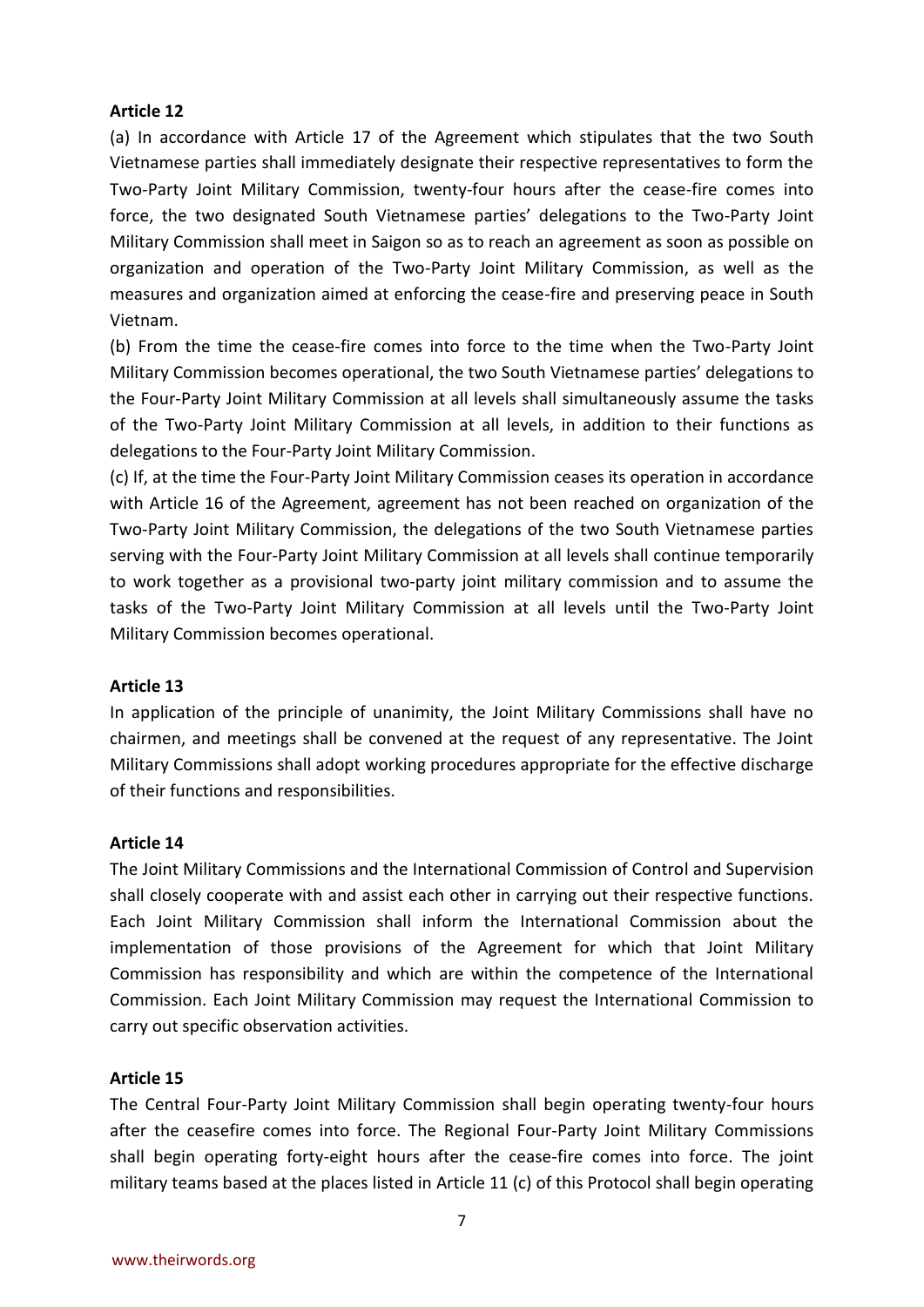no later than fifteen days after the cease-fire comes into force. The delegations of the two South Vietnamese parties shall simultaneously begin to assume the tasks of the Two-Party Joint Military Commission as provided in Article 12 of this Protocol.

# **Article 16**

(a) The parties shall provide full protection and all necessary assistance and cooperation to the Joint Military Commissions at all levels, in the discharge of their tasks.

(b) The Joint Military Commissions and their personnel, while carrying out their tasks, shall enjoy privileges and immunities, equivalent to those accorded diplomatic missions and diplomatic agents.

(c) The personnel of the Joint Military Commissions may carry pistols and wear special insignia decided upon by each Central Joint Military Commission. The personnel of each party while guarding Commission installations or equipment may be authorized to carry other individual small arms, as determined by each

# **Central Joint Military Commission.**

# **Article 17**

(a) The delegation of each party to the Four-Party Joint Military Commission and the Two-Party Joint Military Commission shall have its own offices, communication, logistics and transportation means, including aircraft when necessary.

(b) Each party, in its areas of control shall provide appropriate office and accommodation facilities to the

Four-Party Joint Military Commission and the Two-Party Joint Military Commission at all levels.

(c) The parties shall endeavor to provide to the Four-Party Joint Military Commission and the Two-Party Joint Military Commission, by means of loan, lease, or gift, the common means of operation, including equipment for communication, supply, and transport, including aircraft when necessary. The Joint Military Commissions may purchase from any source necessary facilities, equipment, and services which are not supplied by the parties. The Joint Military Commissions shall possess and use these facilities and this equipment.

(d) The facilities and the equipment for common use mentioned above shall be returned to the parties when the Joint Military Commissions have ended their activities.

# **Article 18**

The common expenses of the Four-Party Joint Military Commission shall be borne equally by the four parties, and the common expenses of the Two-Party Joint Military Commission in South Vietnam shall be borne equally by these two parties.